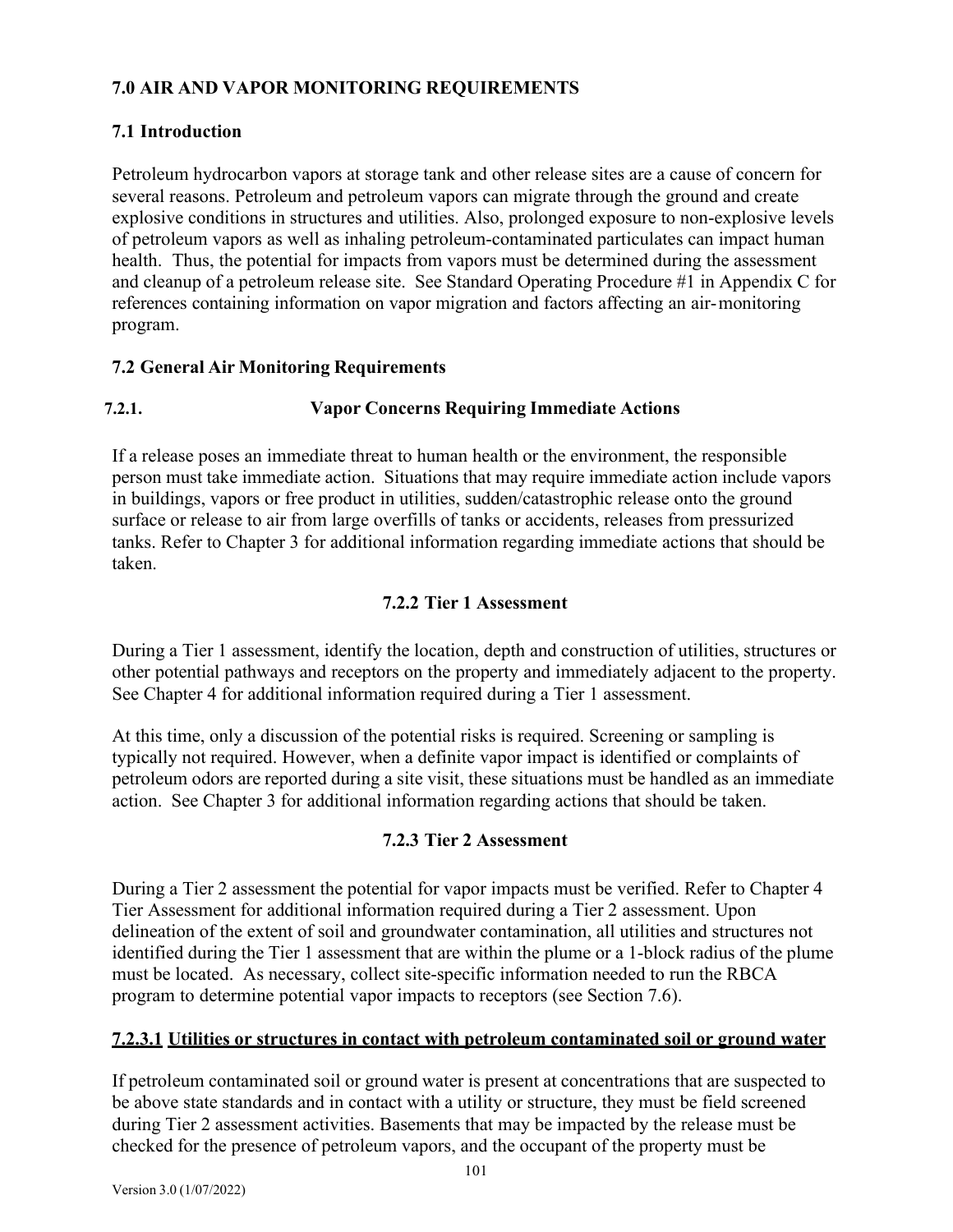contacted to determine if there have been petroleum vapors in the past. However, if the structure is a service station, especially if vehicle repair work is done; field screening may not be necessary. See Section 7.4 Specific Sampling Strategies for additional information on how to screen buildings (including interviewing occupants) and utilities.

- a) If vapors are not detected during field screening, no samples will be required at this time. However, screening procedures should be reviewed and the field instrument should be checked to assure it is in proper working condition to confirm the nondetect sample results are appropriate. Site conditions should also be reviewed to determine whether they may be affecting the presence or absence of vapors. RBCA modeling may be required to determine future impacts (see Section 7.6).
- b) If vapors are detected or were reported in the utility or structure, other potential sources of the vapors (cans of paint thinner in the basement, truck idling outside the door, runoff from the shop floor into the sewer drain, etc.) must be evaluated. If the vapors can reasonably be attributed to petroleum contamination or the source is unknown, air samples must be collected for laboratory analysis. Refer to Section 7.3 and Standard Operating Procedure 11 in Appendix C for general instructions for collecting air samples in buildings and utilities.
- c) Compare results of sample analysis to action levels to determine if corrective action, monitoring, or additional assessment are required.

If sample concentrations exceed action levels, recommend corrective action/engineering controls. See Chapter 5.0 for a discussion of corrective action/engineering controls to mitigate vapors. In addition to the corrective action, the RBCA model may need to be run to determine a soil or ground water cleanup level. A vapor monitoring program may be needed prior to and during implementation of corrective action/engineering controls and to verify the actions have mitigated the problem.

If sample concentrations do not exceed action levels or are non-detect, or vapors have been reported in the past, begin an air monitoring program to verify contaminant concentrations or the absence of vapors. Sampling procedures should be reviewed and the sampling equipment should be checked to assure it is in proper working condition to confirm the non-detect sample results are appropriate. Site conditions should also be reviewed to determine whether they may be affecting the presence or absence of vapors. See Section 7.3 for general instructions for collecting air samples in buildings and utilities. Also, the RBCA model is required to assess the potential impacts to the receptor (See Section 7.6).

If the RBCA model predicts no potential impacts to the receptor, an air monitoring program may be required to confirm the model.

If the RBCA model predicts potential impacts to the receptor, the department will require corrective action or engineering controls to prevent impacts. Depending on site conditions and the recommended corrective action/engineering control, the department may also require an air monitoring program before, during, and after implementation of the selected remedy.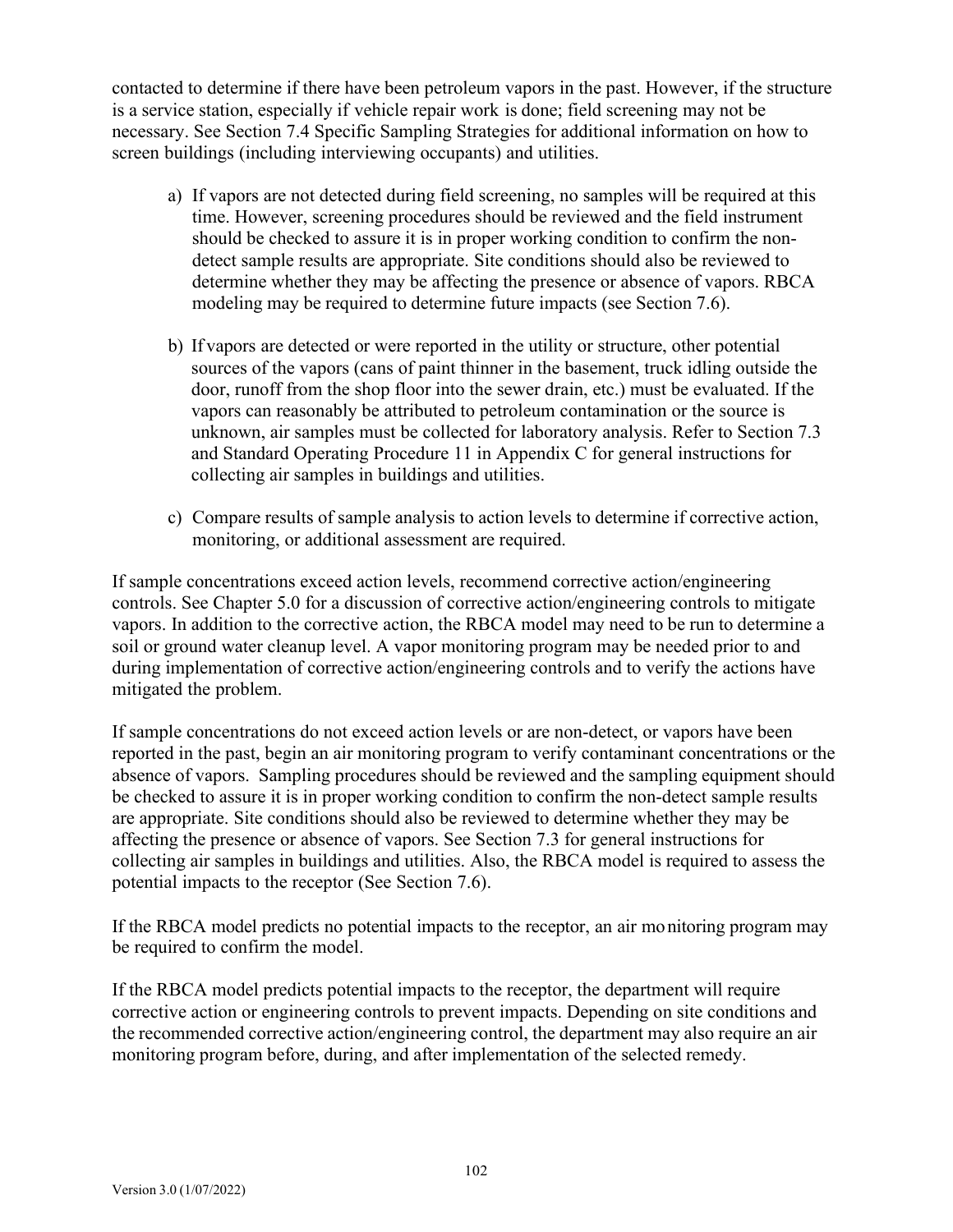## 7.2.3.2 Utilities or structures not in contact with soil or ground water contamination.

If utilities or structures are present within the perimeter of the contaminant plume but not directly in contact with the contamination, or for utilities or structures outside the contaminant plume, but close enough to potentially become impacted in the future, the potential for impacts may be determined using the Tier 2 look-up tables (See Section 4.2.1) or the RBCA model, which ever is applicable.

If the Tier 2 look-up tables or the RBCA model predicts no potential impacts to the receptor, the department will not require additional assessment of the air pathway unless site conditions change.

If the Tier 2 look-up tables or the RBCA model predicts potential impacts to the receptor, the department will require corrective action or engineering controls to prevent impacts. Depending on site conditions and the recommended corrective action/engineering control, the department may also require an air monitoring program before, during, and after implementation of the selected remedy.

## **7.3 General Guidelines for an Air Monitoring Program**

Implementation of a monitoring program for screening and sampling vapors depends on site conditions and the results of the Tier 2 look-up tables review or the RBCA model. After reviewing site conditions, the appropriate sampling or monitoring locations as well as the time of day, sampling duration and frequency of sampling will be determined.

Initial monitoring will normally consist of screening with direct reading equipment such as PIDs or detector tubes (See Standard Operating Procedure 11 in Appendix C). Collecting air samples for laboratory analysis may be required to validate or quantify the presence or absence of contaminant vapors. Typically, air samples will only be required if contamination is detected with the field instruments.

Generally, monitoring for vapors will be conducted quarterly before and during corrective action. Depending on site conditions, a site-specific monitoring schedule may be implemented after corrective action has been completed.

## **7.4 Specific Sampling Strategies**

## **7.3.4 Vapors in utilities**

Vapor levels may be determined using field instrumentation such as a photoionization detector (PID), flame ionization detector (FID) or detector tubes. Erratic responses may be a result of high organic vapor concentrations or conditions of elevated moisture. However, all readings must be reported along with the depth at which the information was collected. An explosivity or combustible gas meter may also be necessary to determine the Lower Explosive Limit (LEL). Be aware that if the LEL is suspected to be exceeded only a PID or an intrinsically safe FID should be used to screen the area.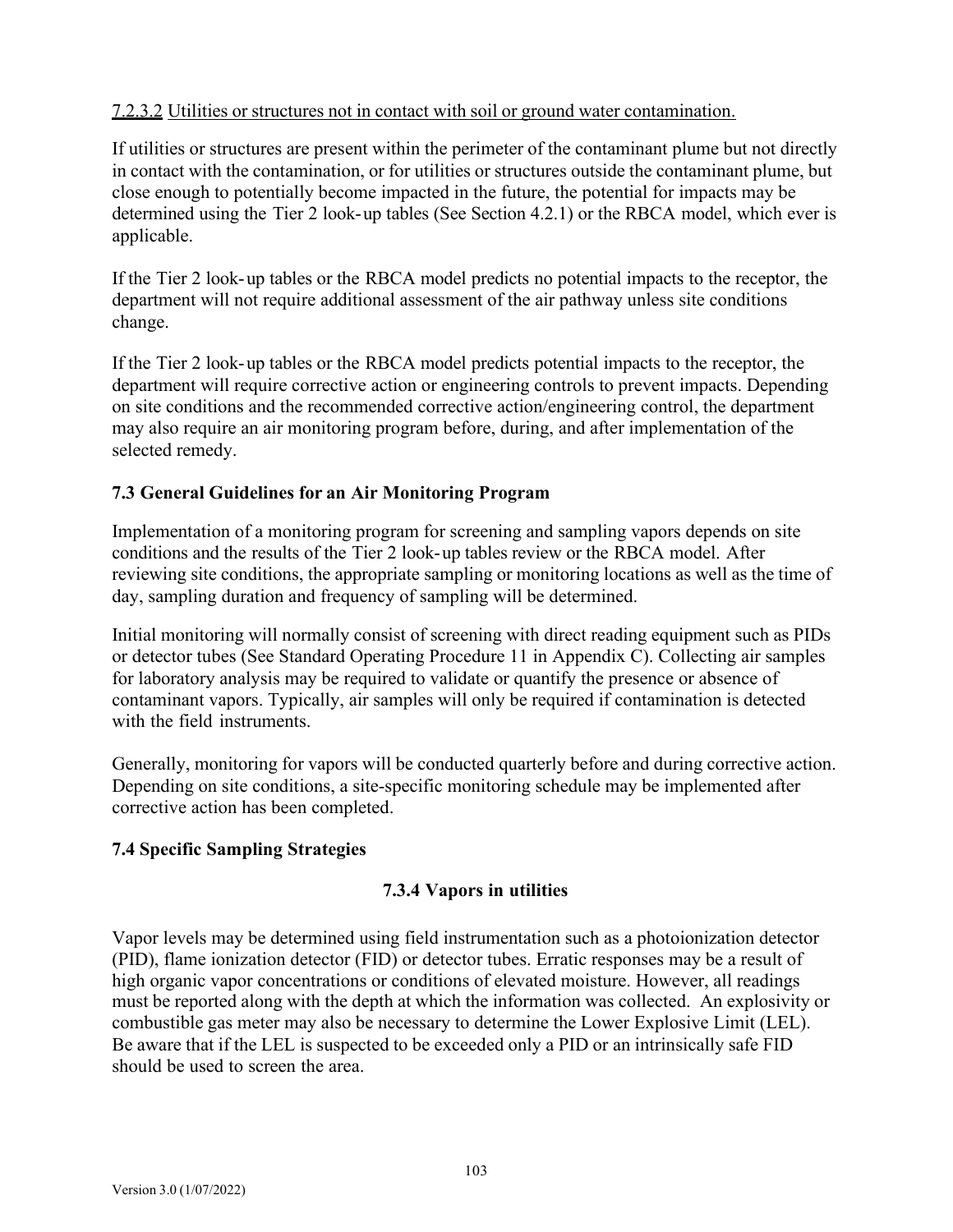The condition and type of storm and sanitary sewer lines can be very important since clay tile sewers or very old sewers with cracks or gaps can allow inflow of ground water. However, vapors can also migrate in the backfill of intact sewer lines or other utilities).

When conducting a utility vapor survey:

- 1. Use a photoionization detector (PID) to take vapor readings. Start at the manhole closest to the site. Work upstream and downstream to determine where product or vapors are entering, and the extent of the impacted area. "Crack" each cover first and take readings with an oxygen meter and PID. Repeat measurements at mid-depth and at the waste water level. If the results of the PID screening indicate that there is reason to believe the vapors are at explosive levels, screening must be done with an explosimeter.
- 2. Check the airflow direction in the utility. Direction of airflow may show the screening location is upgradient or downgradient from the source area and may provide information regarding dilution of vapors.
- 3. Water or sewage sample(s) may be necessary to determine whether vapors are due to the spill site or another source. Look for rainbow sheen and check for odors. If there is odor but no product, use a PID to conduct a jar/bag headspace analysis on the water or sewage sample.
- 4. Check all the incoming branches in the sewer or service connections, if possible. Ifodors are detected, continue upstream and downstream even if no product is present. Vapors may travel "upstream" from the source (especially in winter) and therefore may be misleading.
- 5. Check lift stations near the site.
- 6. If vapors are detected with field instruments, collect air samples for laboratory analysis.

A screening or sampling program should be designed so that screening and sampling are performed during optimal conditions, taking into account meteorological and/or site conditions, which would result in elevated concentrations. Field screening may be used to determine the necessary collection time and collection method to be used. Air samples must be collected using industry/EPA recommended techniques and sent to a laboratory for analysis (See SOP No. 11 in Appendix C).

## **7.4.2 Vapors in buildings**

When conducting a vapor survey within a building, interviews with the building owner and/or occupant are required to determine the frequency and occurrence of petroleum odors.

- 1. Record names, addresses, and telephone numbers of building owners/occupants.
- 2. Check basements for petroleum vapors using both an explosimeter and a PID. Record time of day, outside weather conditions and duration of visit.
- 3. Check for vapors near basement sewer drains, near any cracks in the foundation and where utilities may enter the foundation. Carefully check for vapor pockets at covered sumps, building corners, crawl spaces, or in any area of poor air circulation. Describe sampling locations, including type of room (bedroom, den, garage, etc); height in the room and distances from significant structures in the room such as ceilings, hoods, vents, workbenches, chemical storage or use areas, doors or other large openings, etc.
- 4. Record type of heating, ventilation and air conditioning systems in the building. Describe general building airflow (e.g. was the building unoccupied and closed with no air circulation?). Determine whether air is used from inside the building or if outside air is brought in. Determine if potential sources of contaminants are located near an outside air source.